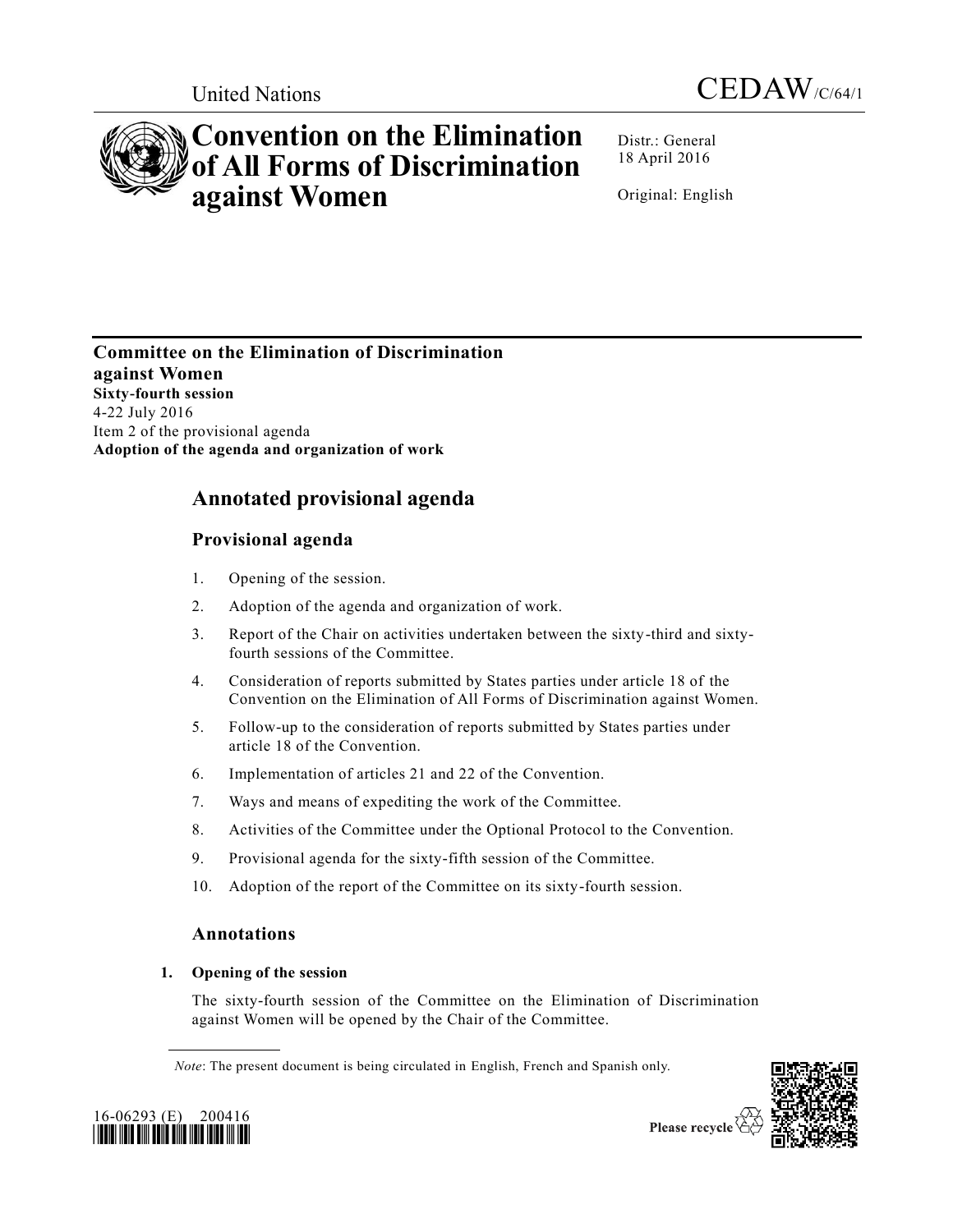### **2. Adoption of the agenda and organization of work**

Rule 9 of the rules of procedure provides that the first substantive item on the provisional agenda for any session shall be the adoption of the agenda. Rule 7 provides that the provisional agenda for each session shall be prepared by the Secretary-General in consultation with the Chair, in conformity with the relevant provisions of articles 17 to 22 of the Convention.

At its sixty-third session, the Committee approved the provisional agenda for its sixty-fourth session.

## **3. Report of the Chair on activities undertaken between the sixty-third and sixtyfourth sessions of the Committee**

The Chair will provide a briefing to the Committee on activities and events having occurred since the previous session that had a bearing on the work of the Committee.

*Documentation*

Annotated provisional agenda [\(CEDAW/C/64/1\)](http://undocs.org/CEDAW/C/64/1)

## **4. Consideration of reports submitted by States parties under article 18 of the Convention on the Elimination of All Forms of Discrimination against Women**

Article 18 of the Convention provides that States parties to the Convention shall submit to the Secretary-General, for consideration by the Committee, a report on the legislative, judicial, administrative or other measures that they have adopted to give effect to the provisions of the Convention and on the progress made in that respect. Reports are to be submitted within one year after the entry into force of the Convention for the State concerned and thereafter at least every four years and, further, whenever the Committee so requests.

The reports of the following States parties are scheduled to be considered at the sixty-fourth session of the Committee: Albania, France, Mali, Myanmar, the Philippines, Trinidad and Tobago, Turkey and Uruguay.

Rule 51 of the rules of procedure provides that representatives of a State party shall be present at meetings of the Committee when the report of that State party is being examined and shall participate in discussions and answer questions concerning the report.

Rule 49 of the rules of procedure provides that, at each session, the Secretary-General shall notify the Committee of the non-receipt of any report required from a State party under article 18 of the Convention. The Secretary-General also regularly provides the Committee with a list of reports submitted by States parties to the Convention, as well as a list of reports submitted by States parties to the Convention that have not yet been considered by the Committee.

A pre-sessional working group of the Committee is convened before each session to prepare lists of issues and questions relating to reports for transmission to States parties before the meetings at which their reports are to be considered. The pre-sessional working group for the sixty-fourth session met in Geneva from 23 to 27 November 2015. The report of the pre-sessional working group [\(CEDAW/C/PSWG/64/1\)](http://undocs.org/CEDAW/C/PSWG/64/1) and the replies of States parties to the lists of issues and questions will be before the Committee.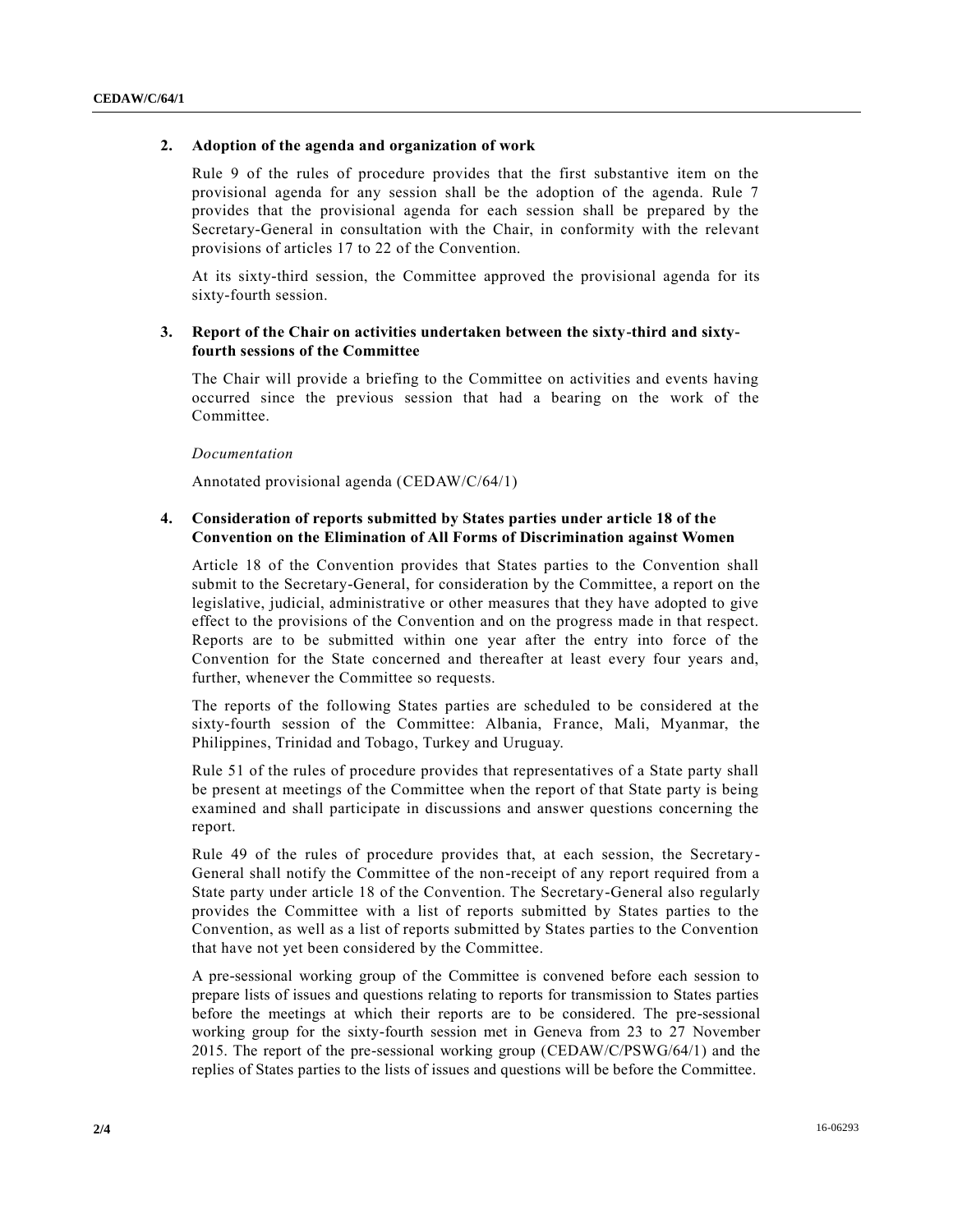#### **Documentation**

#### *Reports*

Fourth periodic report of Albania [\(CEDAW/C/ALB/4\)](http://undocs.org/CEDAW/C/ALB/4)

Combined seventh and eighth periodic reports of France [\(CEDAW/C/FRA/7-8\)](http://undocs.org/CEDAW/C/FRA/7)

Combined sixth and seventh periodic reports of Mali [\(CEDAW/C/MLI/6-7\)](http://undocs.org/CEDAW/C/MLI/6)

Combined fourth and fifth periodic reports of Myanmar [\(CEDAW/C/MMR/4-5\)](http://undocs.org/CEDAW/C/MMR/4)

Combined seventh and eighth periodic reports of the Philippines [\(CEDAW/C/PHL/7-8\)](http://undocs.org/CEDAW/C/PHL/7)

Combined fourth to seventh periodic reports of Trinidad and Tobago [\(CEDAW/C/TTO/4-7\)](http://undocs.org/CEDAW/C/TTO/4)

Seventh periodic report of Turkey [\(CEDAW/C/TUR/7\)](http://undocs.org/CEDAW/C/TUR/7)

Combined eighth and ninth periodic reports of Uruguay [\(CEDAW/C/URY/8-9\)](http://undocs.org/CEDAW/C/URY/8)

*Lists of issues and questions*

Albania [\(CEDAW/C/ALB/Q/4\)](http://undocs.org/CEDAW/C/ALB/Q/4)

France [\(CEDAW/C/FRA/Q/7-8\)](http://undocs.org/CEDAW/C/FRA/Q/7)

Mali [\(CEDAW/C/MLI/Q/6-7\)](http://undocs.org/CEDAW/C/MLI/Q/6)

Myanmar [\(CEDAW/C/MMR/Q/4-5\)](http://undocs.org/CEDAW/C/MMR/Q/4)

Philippines [\(CEDAW/C/PHL/Q/7-8\)](http://undocs.org/CEDAW/C/PHL/Q/7)

Trinidad and Tobago [\(CEDAW/C/TTO/Q/4-7\)](http://undocs.org/CEDAW/C/TTO/Q/4)

Turkey [\(CEDAW/C/TUR/Q/7\)](http://undocs.org/CEDAW/C/TUR/Q/7)

Uruguay [\(CEDAW/C/URY/Q/8-9\)](http://undocs.org/CEDAW/C/URY/Q/8)

*Replies to the lists of issues and questions*

Albania [\(CEDAW/C/ALB/Q/4/Add.1\)](http://undocs.org/CEDAW/C/ALB/Q/4/Add.1)

France [\(CEDAW/C/FRA/Q/7-8/Add.1\)](http://undocs.org/CEDAW/C/FRA/Q/7)

Mali [\(CEDAW/C/MLI/Q/6-7/Add.1\)](http://undocs.org/CEDAW/C/MLI/Q/6)

Myanmar [\(CEDAW/C/MMR/Q/4-5/Add.1\)](http://undocs.org/CEDAW/C/MMR/Q/4)

Philippines [\(CEDAW/C/PHL/Q/7-8/Add.1\)](http://undocs.org/CEDAW/C/PHL/Q/7)

Trinidad and Tobago [\(CEDAW/C/TTO/Q/4-7/Add.1\)](http://undocs.org/CEDAW/C/TTO/Q/4)

Turkey [\(CEDAW/C/TUR/Q/7/Add.1\)](http://undocs.org/CEDAW/C/TUR/Q/7/Add.1)

Uruguay [\(CEDAW/C/URY/Q/8-9/Add.1\)](http://undocs.org/CEDAW/C/URY/Q/8)

#### **5. Follow-up to the consideration of reports submitted by States parties under article 18 of the Convention**

The Committee will discuss matters relating to follow-up to concluding observations.